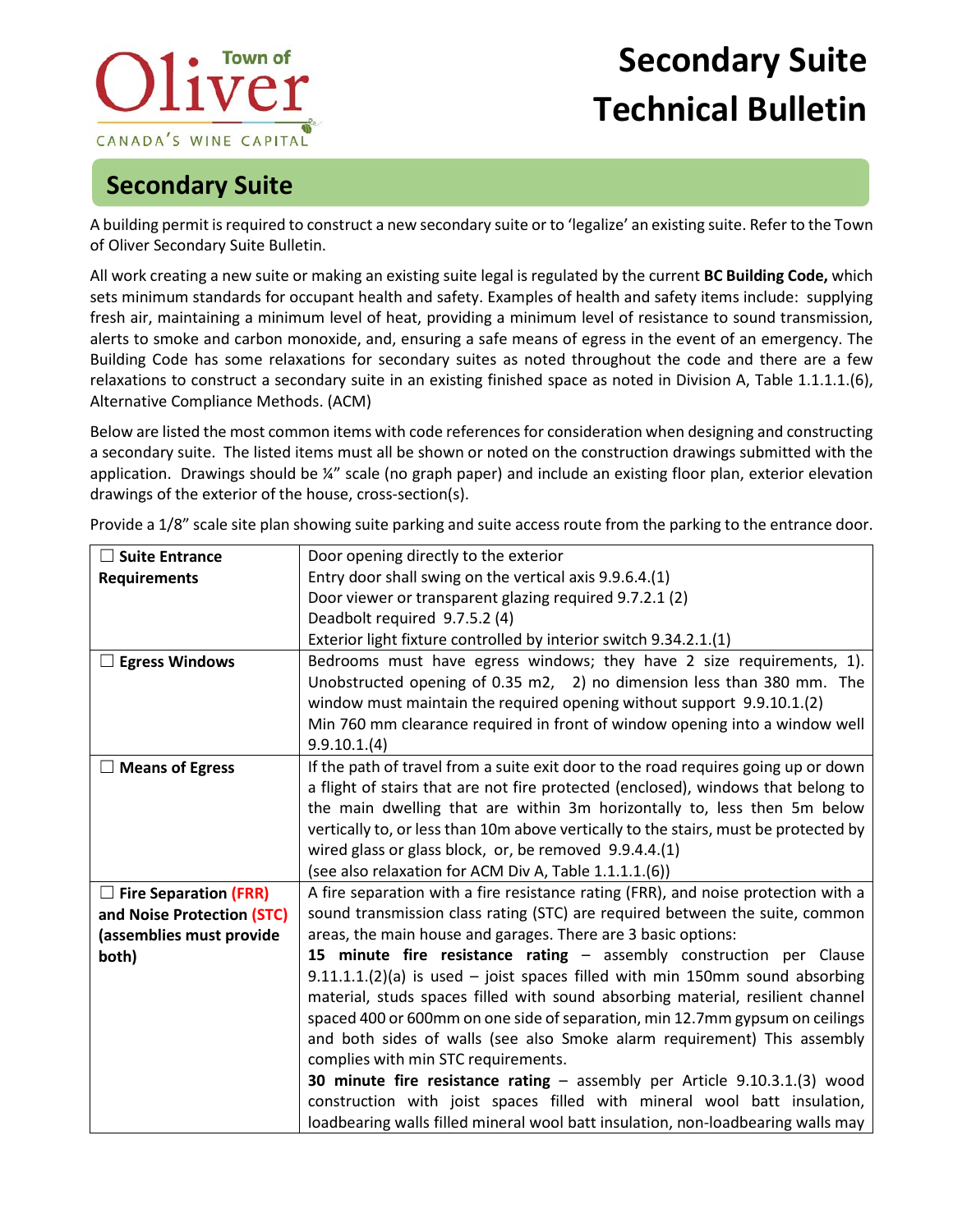|                               | be filled with fiberglass batt insulation, resilient channel spaced 400 or 600mm<br>on one side of fire separation, and not less than 12.7 mm gypsum wallboard on<br>ceilings and both sides of fire separation. This assembly complies with min STC<br>requirements.           |
|-------------------------------|---------------------------------------------------------------------------------------------------------------------------------------------------------------------------------------------------------------------------------------------------------------------------------|
|                               | 45 minute fire resistance rating - see Tables 9.10.3.1.A and 9.10.3.1.B.<br>**When choosing assemblies from the Tables, in addition to the required FRR,<br>they must also have a minimum STC 43 rating. Note, STC 43 is a minimum and<br>may be below performance expectations |
|                               | Assemblies from Fire and Sound Resistance Tables, 9.10.3.1(A) and 9.10.3.1.(B)<br>- these tested assemblies must be constructed as described (see also Smoke<br>alarm requirements)                                                                                             |
|                               | 1 Hour FRR is required between a dwelling unit and a garage which does not<br>exclusively serve the dwelling.                                                                                                                                                                   |
|                               | Fire Separations: Electrical & media panels, washer boxes, shower valves, open<br>backed outlets, etc. must not be installed into fire separation walls. Built in<br>vacuums cannot serve both dwellings                                                                        |
|                               | All assembly ratings are to be in conjunction with the required smoke alarm<br>types and interconnections for the proposed FRR                                                                                                                                                  |
| <b>Smoke Alarms</b>           | 15 minute FRR - smoke alarms must all be the photo-electric type with all units<br>hard-wired and interconnected. 9.10.19.5.(2)(a)                                                                                                                                              |
|                               | 30 minute FRR - Hard-wired (Ionization) smoke alarms must be interconnected<br>within each of the new suite and, the main dwelling unit, independent of each<br>other. Then, a photo-electric smoke alarm is installed in the suite and the main                                |
|                               | dwelling, and ONLY these two are connected to sound together 9.10.19.5.(2)(b)<br>Smoke alarms are required in each bedroom, in the hallway outside the                                                                                                                          |
|                               | bedroom, and at least one per floor area with no bedrooms 9.10.19.3.(1)<br>45 minute FRR - no smoke alarm interconnection between dwellings is required                                                                                                                         |
|                               | NOTE: The addition of a suite requires all smoke alarms in the house to be located<br>and installed per 9.10.19. Adding additional smoke alarms to an existing house<br>may be required. Smoke alarms may use wireless technology for<br>interconnection.                       |
| <b>Heating</b>                | A separate heating system is recommended for the suite. This may be                                                                                                                                                                                                             |
|                               | advantageous in reducing sound and odour transmission.<br>Forced air systems can heat both dwellings: the suite supply ducts must be from                                                                                                                                       |
|                               | a dedicated zone, with all ducts non combustible, openings into the suite only; If                                                                                                                                                                                              |
|                               | the supply ducts are from a mixed supply trunk with outlets in the ceiling or more<br>than 1.2 m above the floor, then fire dampers are required. The return air must                                                                                                           |
|                               | be a separate non combustible duct returning to the furnace. See Article                                                                                                                                                                                                        |
|                               | 9.10.13.13                                                                                                                                                                                                                                                                      |
|                               | Combined forced air systems require a duct mounted smoke detector be<br>installed in the return air plenum on the furnace, designed to operate to shut                                                                                                                          |
|                               | down the furnace to prevent circulation of smoke. See Article 9.32.3.2.(4)                                                                                                                                                                                                      |
|                               | Individual temperature controls are required in each dwelling unit to control and<br>maintain heat independently in each dwelling. 9.33.4.3.(1)                                                                                                                                 |
| <b>Mechanical ventilation</b> | All suites require a mechanical ventilation system. This CANNOT be provided by                                                                                                                                                                                                  |
|                               | a furnace system that heats both dwelling units. Per Sub-Section 9.32, there are                                                                                                                                                                                                |
|                               | 3 options for the suite:<br>1. HRV (heat recovery ventilator) can be installed. Fresh air is supplied to                                                                                                                                                                        |
|                               | each bedroom with one exhaust outlet 1.8m above the floor.                                                                                                                                                                                                                      |
|                               | 2. CRV (central recirculating ventilator) can be installed. It brings in outdoor                                                                                                                                                                                                |
|                               | air and mixes it with air drawn from the living area and distributes it to<br>the bedroom(s) or mixes the air with air from the bedrooms and supplies                                                                                                                           |
|                               |                                                                                                                                                                                                                                                                                 |